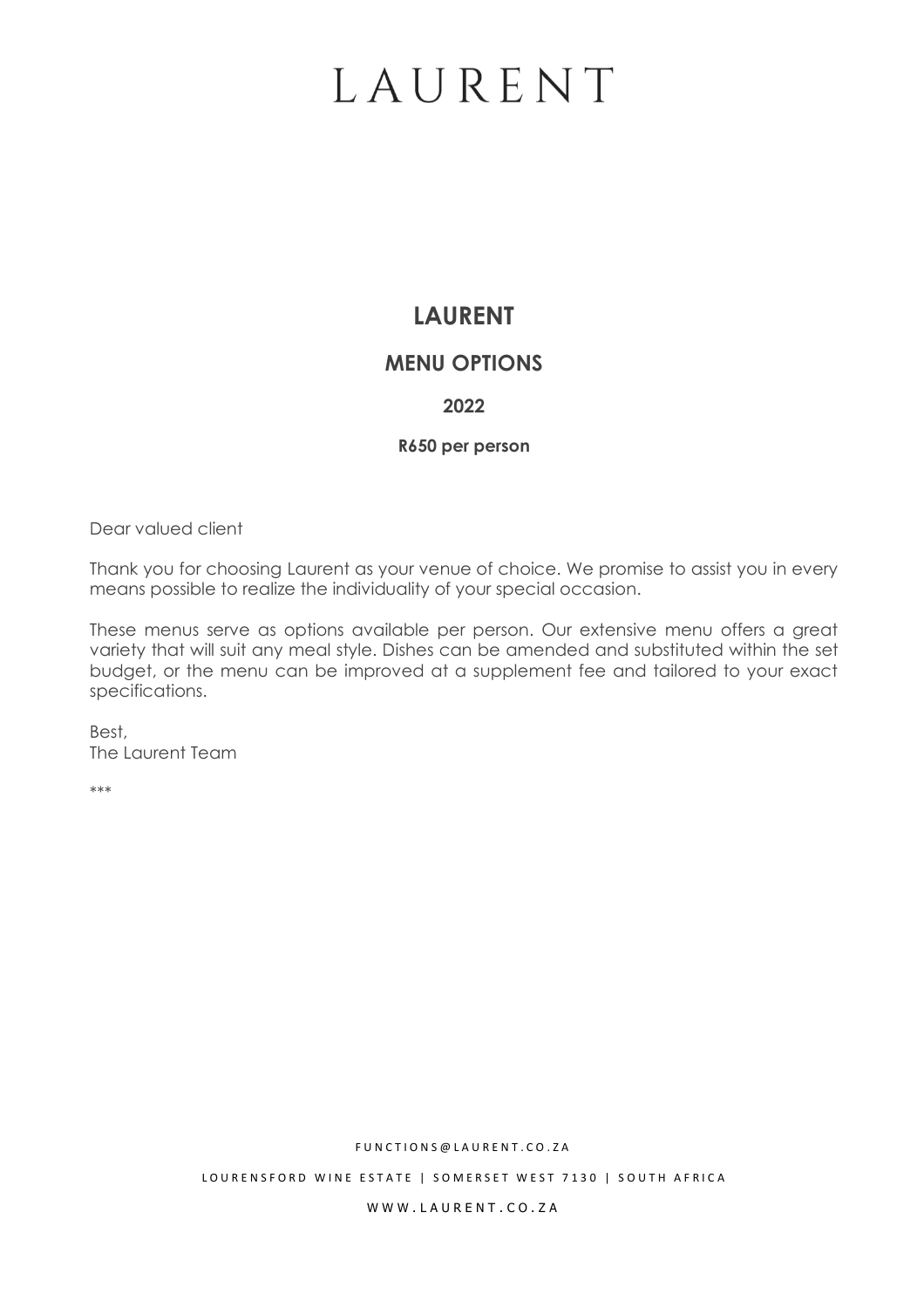#### **YOUR MENU**

Your standard menu will consist of 4 x roaming canapés, bread to table service and a three-course meal.

Our Interactive stations can be added to extend your dining experience at additional cost.

### **MENU STYLE OPTIONS**

#### **Harvest Table**

A separate table will be set up for guests to help themselves

#### **Family Sharing Style**

Dishes will be placed in the middle of the tables for guests to share amongst themselves

#### **Plated**

Each guest will receive a plated dish and the side dishes will be placed in the middle of the table for everyone to help themselves

F U N C T I O N S @ L A U R E N T . C O . Z A

LOURENSFORD WINE ESTATE | SOMERSET WEST 7130 | SOUTH AFRICA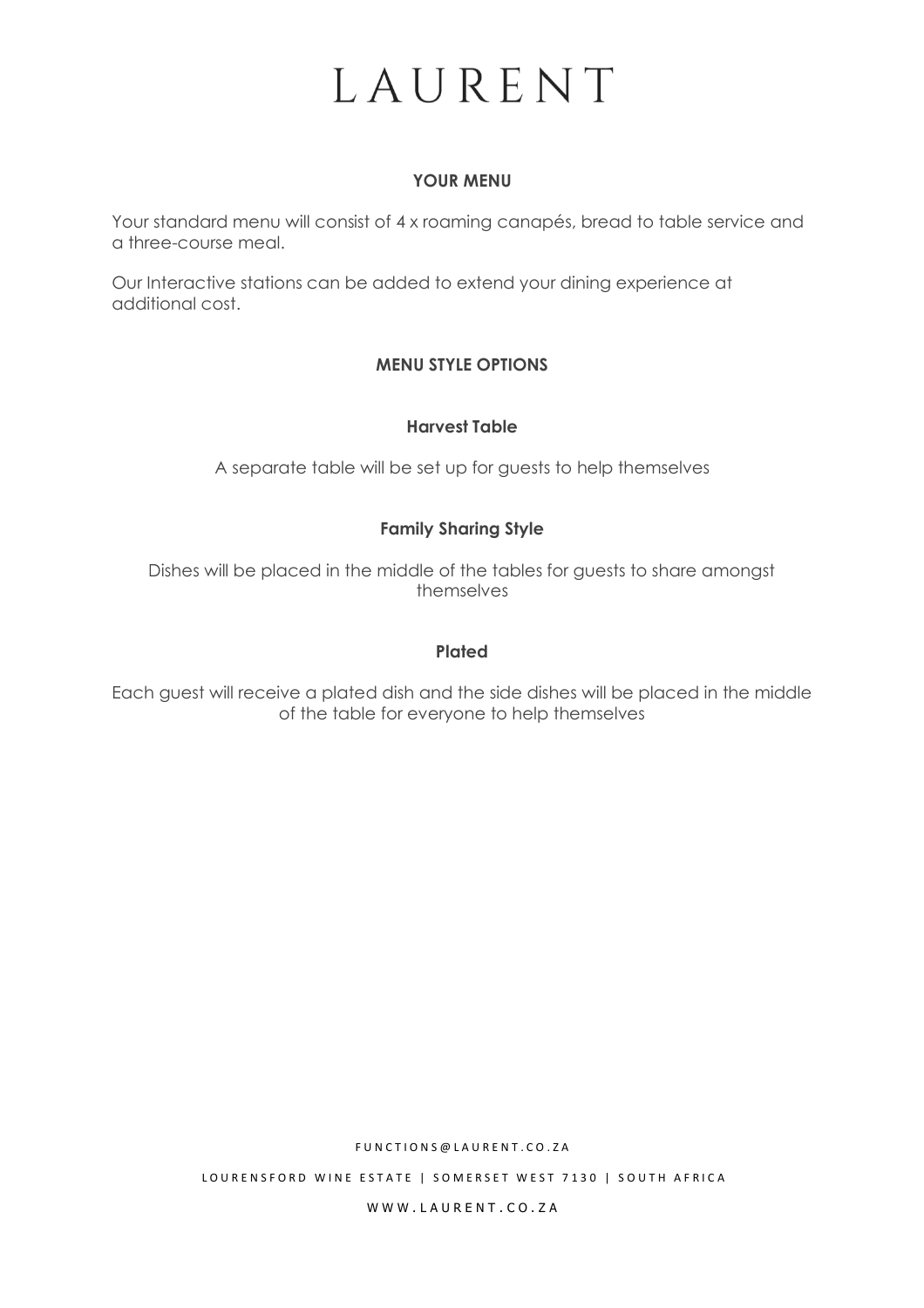#### **Expanding your menu**

You have the option of adding extra dishes to ensure a larger selection on your menu at the following costs per person:

| Canapé                    | R <sub>15</sub> |
|---------------------------|-----------------|
| Starter meat and fish     | R30             |
| Starter vegetables        | R <sub>20</sub> |
| Main course meat and fish | R45             |
| Main course vegetables    | R35             |
| Dessert                   | R40             |

#### **Special requests**

We can do bespoke menus for you if you have something specific in mind, the budget of this may differ from our set menu cost

#### **Kid's Menu**

Children 10 years and younger attending the function will be charged at R100 for one of your choice of the following main meals:

Chicken Strips & Chips/Salad

Beef Burger & Chips/Salad

Chicken Burger & Chips/Salad

Bacon, Macaroni & Cheese

#### **Service Providers Offering**

At every celebration, we have service providers hard at work to make it all come together. We offer a main course meal only for R250 for your service providers staying for dinner.

#### F U N C T I O N S @ L A U R E N T . C O . Z A

LOURENSFORD WINE ESTATE | SOMERSET WEST 7130 | SOUTH AFRICA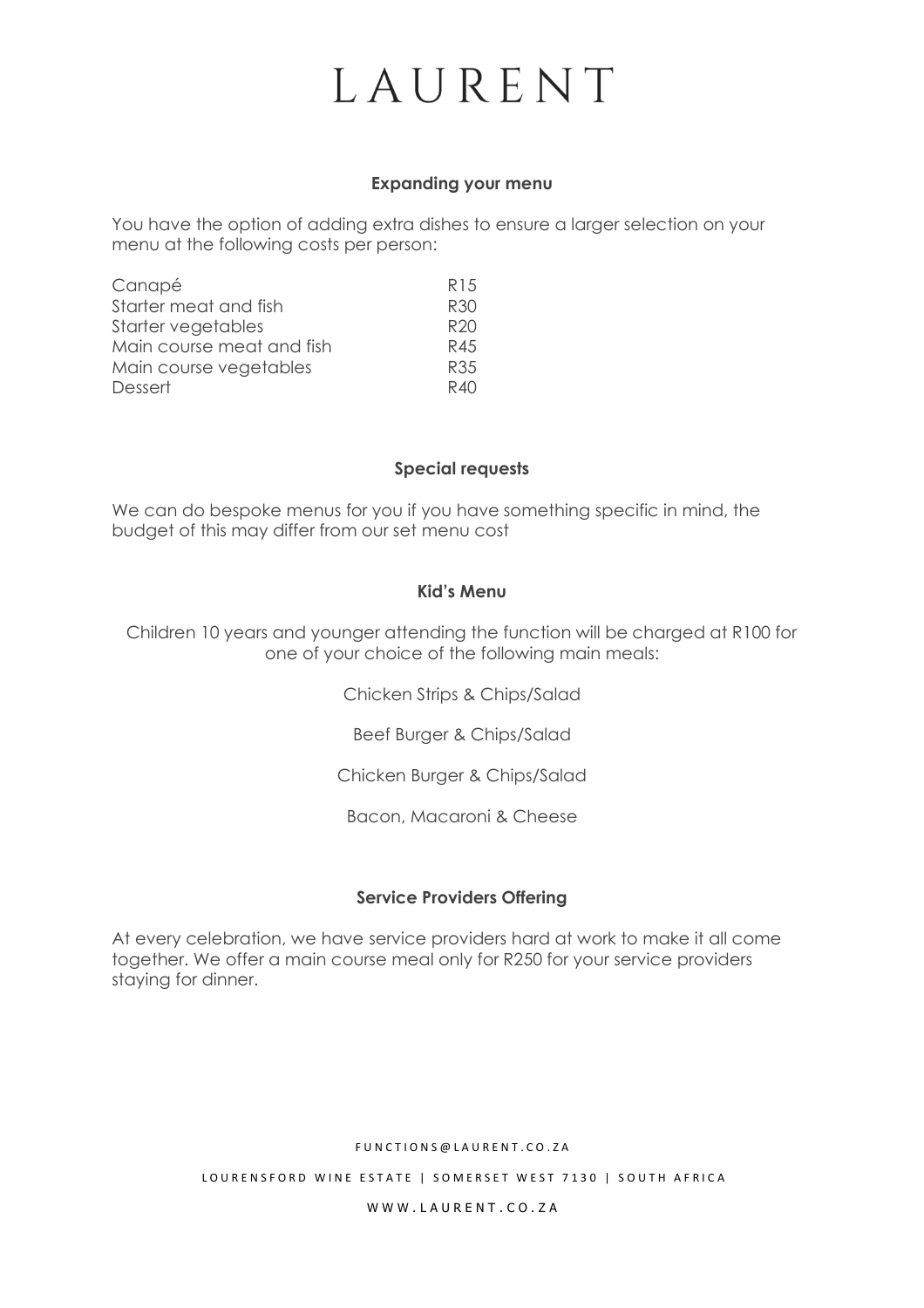#### **Dietary requirements**

We will cater for your guests' dietary requirements to the best of our ability, please make sure you indicate the requirements two weeks in advance.

#### **YOUR SELECTION**

### **CANAPÉS**

(select four)

Organic Maize Chips with Biltong Powder and Chakalaka Emulsion Salt and Pepper Squid with Caper Mayonnaise Traditional Bobotie Springrolls with Tomato Chutney Bresola Bruschetta with Anchovy Aioli and Pickled Onion Homemade Pork and Sage Sausage Rolls with Apple Thyme Caramelized Onion Tartlets with Creamed Feta Mushroom Arancini with Truffle Aioli Leek and Chorizo Potato Croquette Ginger and Chili Wontons with Asian Dipping Sauce Prawn Cocktail Cornetto with Avocado and Radish Mini Corn Tacos with BBQ Pulled Chicken, Avocado and Chili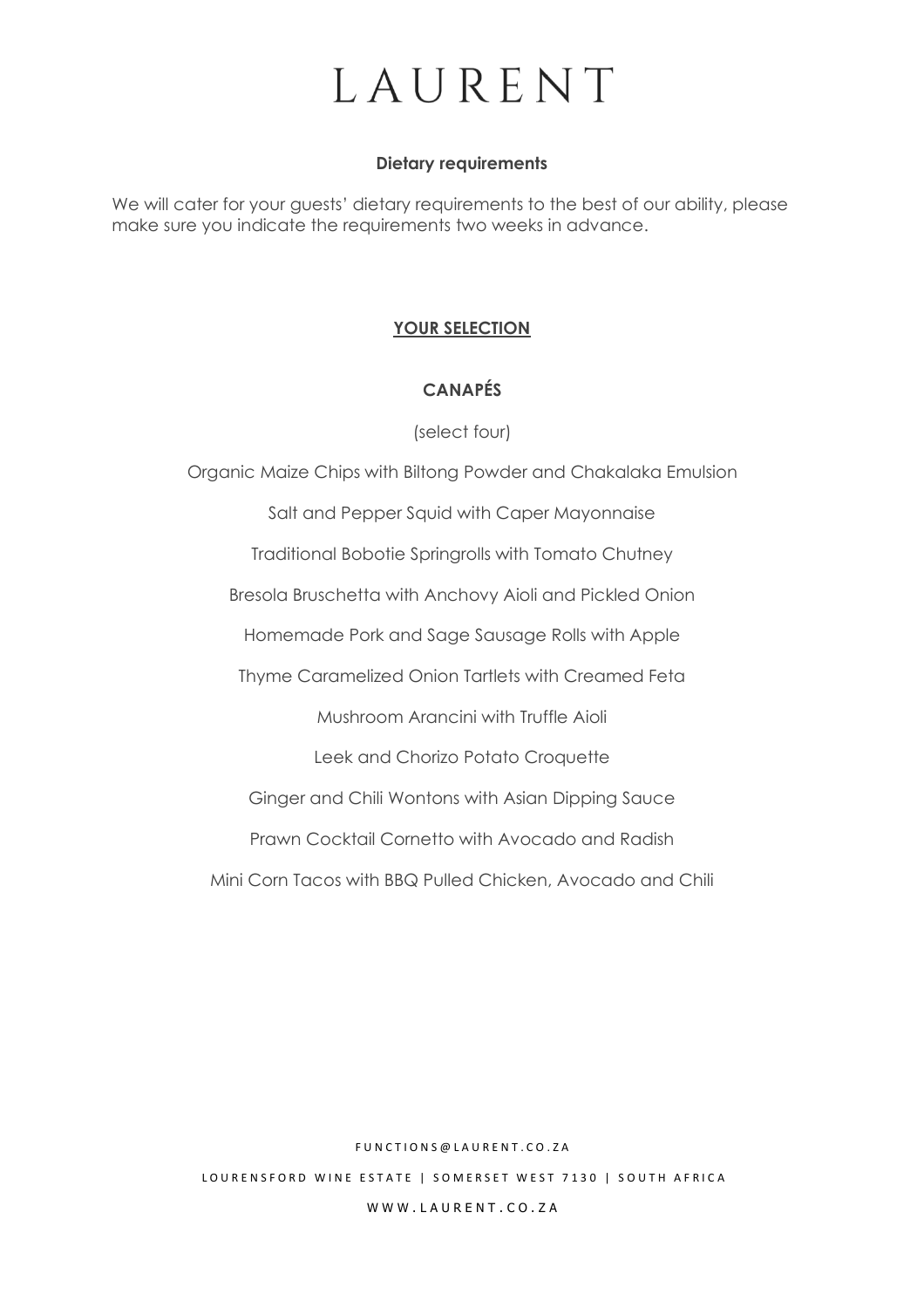#### **HARVEST TABLE**

This can be an option instead of canapés OR Additional to the canapés to be enjoyed with arrival drinks | **R100pp**

A selection of Fresh Breads, Lavash and Parmesan Bread Sticks served with Whipped Butter

Thyme and Coriander Seed Marinated Calamata Olives

Dalewood Cheeses served with Fresh Fruit

Locally sourced Charcuterie

Homemade Pickles and Preserves

Hummus with Marinated Tomatoes and Basil

### **BREAD TO TABLE SERVICE**

A variety of two freshly baked breads, multi seed lavash and whipped butter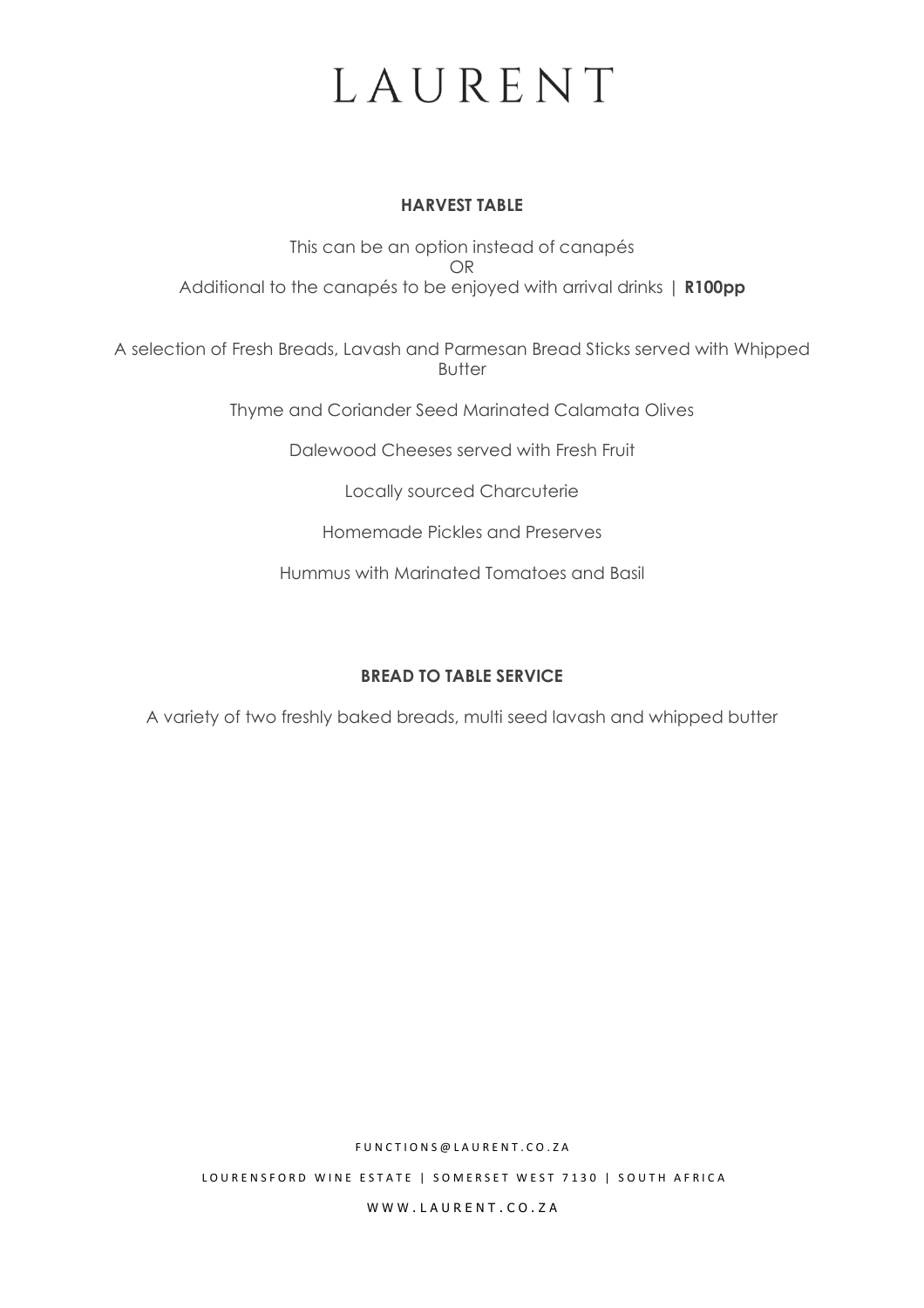#### **MENU STYLES**

Select a menu style and from the options in each style below

### **HARVEST TABLE / FAMILY SHARING STYLE MENU**

### **FIRST COURSES**

Please select one protein option and two side dishes

#### **Protein**

Crispy Slow Roasted Lamb Ribs with Homemade BBQ Basting Rare Roast Beef with Olive Oil Roasted Tomatoes and Basil Sticky Chicken Wings with Honey, Soy and Sesame Roasted Line Fish with Crispy Squid and Tartar Sauce

#### **Side Dishes**

Corn "Ribs" with Cashew Nut and Sesame Butter and Green Onion Lubne with Pickled Beetroot, Dill and Roasted Sunflower Seeds Tomato, Mozzarella and Basil Salad with Pickled Red Onion and Mixed Herbs Pickled Onion, Tomato and Cucumber Tabbouleh Salad Broccoli Salad with Sultana and Pumpkin Seed Dressing with Parmesan Crumbs Multi seed and Nut Couscous Salad with Seasonal Fruit and Raw shaved Vegetables Mediterranean Potato Salad with Olives, Capers, Parsley and Peppers with a Light Mayo Dressing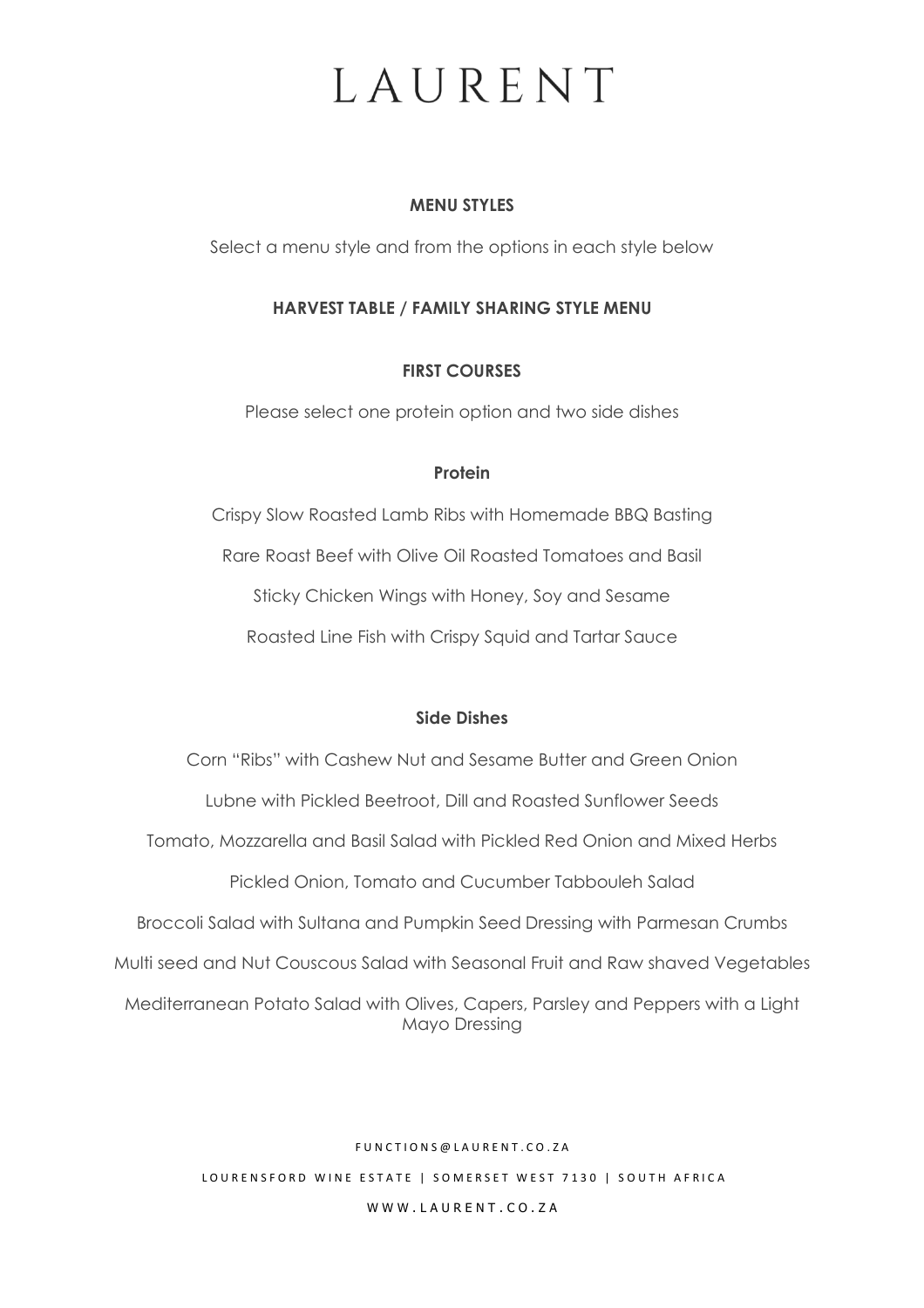#### **MAIN COURSES**

Please select two proteins and two side dishes

#### **Proteins**

Lemon Roasted Chicken with Cape Malay braised Chickpeas and Coriander Slow Cooked Lamb Shoulder with Confit Garlic Spice Rubbed Beef Fillet with Homemade BBQ Sauce and Beer Battered Onion Rings Roasted Line Fish with Chili and Ginger Dressing, Green Onion and Coriander Star Anise braised Beef Shin with Glazed Onion Whole Roasted Pork Belly with Sage, Apple and Crackling

#### **Side Dishes**

Butter Roasted Cauliflower with Caper, Sultana and Almond Dressing Roasted Aubergine with Tahini and Yogurt Dressing and Roasted Almonds Honey and Thyme Roasted Carrots with Pumpkin Seeds Thyme and Caramelized Onion Potato Gratin Pomme Douphine with Parmesan Coconut and Orange Glazed Sweet Potato with Toasted Coconut Shavings Rosemary and Beef Fat Roasted Potatoes Green Beans with Lemon and Basil Dressing Grilled Courgettes with a Tomato and Basil Dressing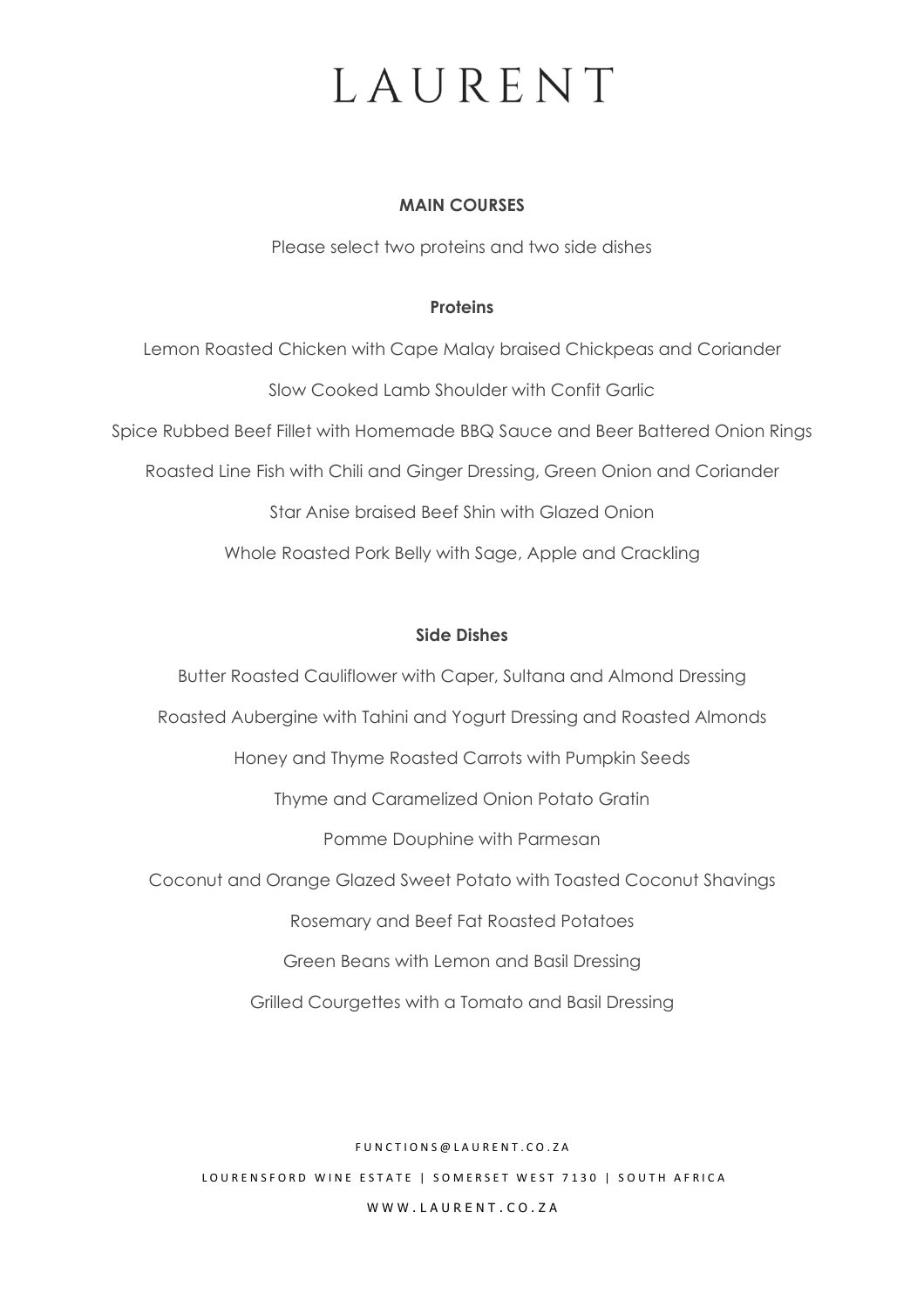#### **PLATED MENU**

### **FIRST COURSES**

(select one)

Individually Thyme Baked Camembert with Grissini, Red Wine Pear and Sultana

Sautéed Gnocchi with Cauliflower Puree, Roasted Cauliflower, Mushrooms and Crispy Bacon

Roasted Line Fish with Avocado Puree, Chili Tomato Salsa and Coriander

Beef Tataki with Asian Salad, Sesame and Kimchi Mayonnaise

Smoked Trout and Heirloom Beetroot Salad with Dill Cream and Fennel

Deboned Lamb Rib with Crispy Green Salad and Mustard Croquette

### **MAIN COURSES**

(select one)

Spice Rubbed Beef Fillet with Caramelized Onion and Miso Puree, Mushroom Sauce and Confit Garlic

Confit Pork Belly with Rosemary Roasted Apple, Sage, Crackling and Mustard Jus

Roasted Line Fish with Baby Leek, West Coast Mussel Sauce and Fennel

Slow Cooked Lamb Shoulder with Honey Roasted Pumpkin, Almond and Pumpkin Seed Crumble and Glazed Onion

Overnight Braised Beef Shin with Cumin Carrot Puree, Heirloom Carrots and Thyme Sauce

Butter Roasted Chicken Breast with Cape Malay Curry Sauce, Cauliflower and Radish Salad

#### F U N C T I O N S @ L A U R E N T . C O . Z A

LOURENSFORD WINE ESTATE | SOMERSET WEST 7130 | SOUTH AFRICA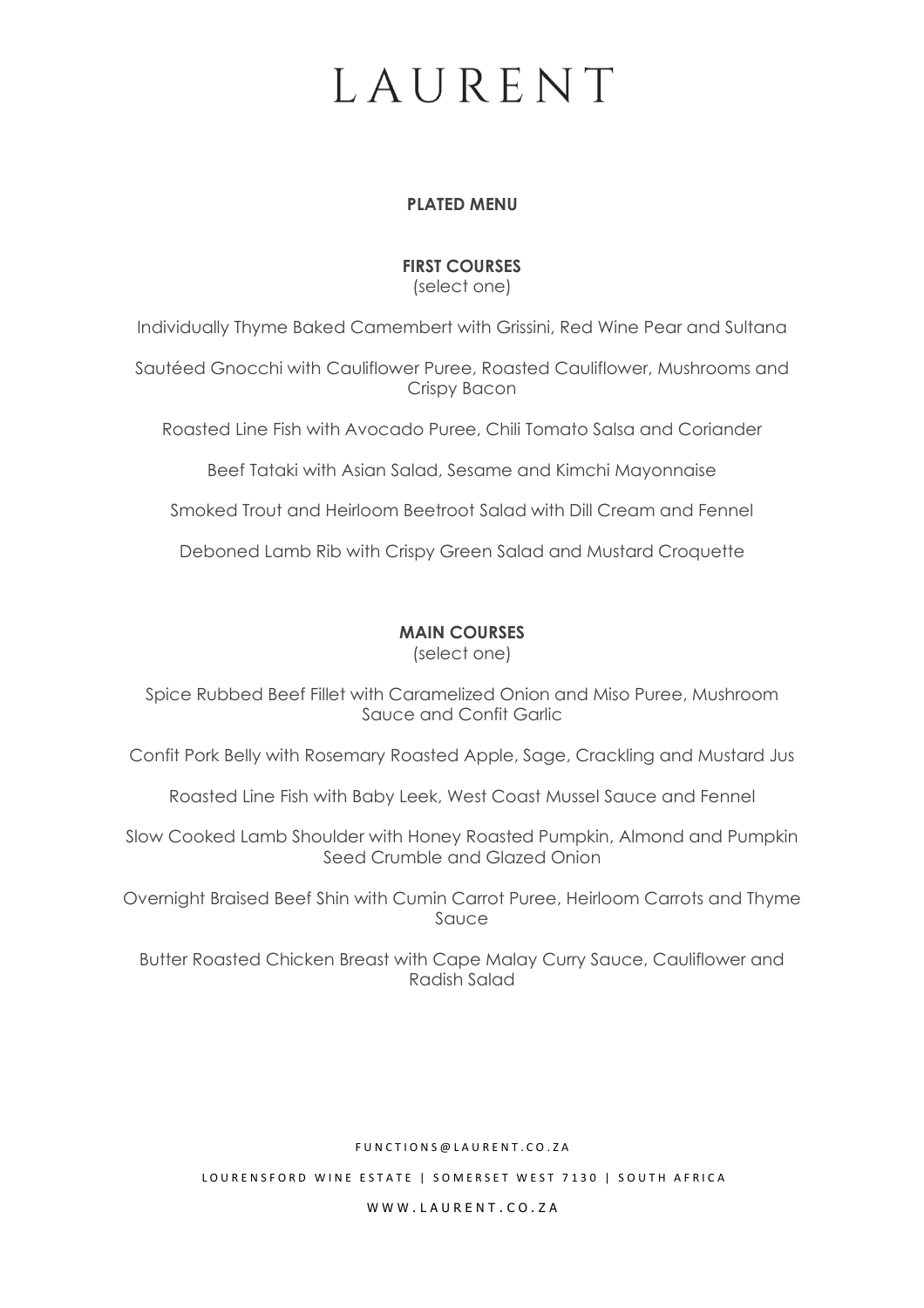**SIDE DISHES** (select two)

Butter Roasted Cauliflower with Caper, Sultana and Almond Dressing Roasted Aubergine with Tahini and Yogurt Dressing and Roasted Almonds Honey and Thyme Roasted Carrots with Pumpkin Seeds Thyme and Caramelized Onion Potato Gratin Pomme Douphine with Parmesan Coconut and Orange Glazed Sweet Potato with Toasted Coconut Shavings Rosemary and Beef Fat Roasted Potatoes Green Beans with Lemon and Basil Dressing

Grilled Courgettes with a Tomato and Basil Dressing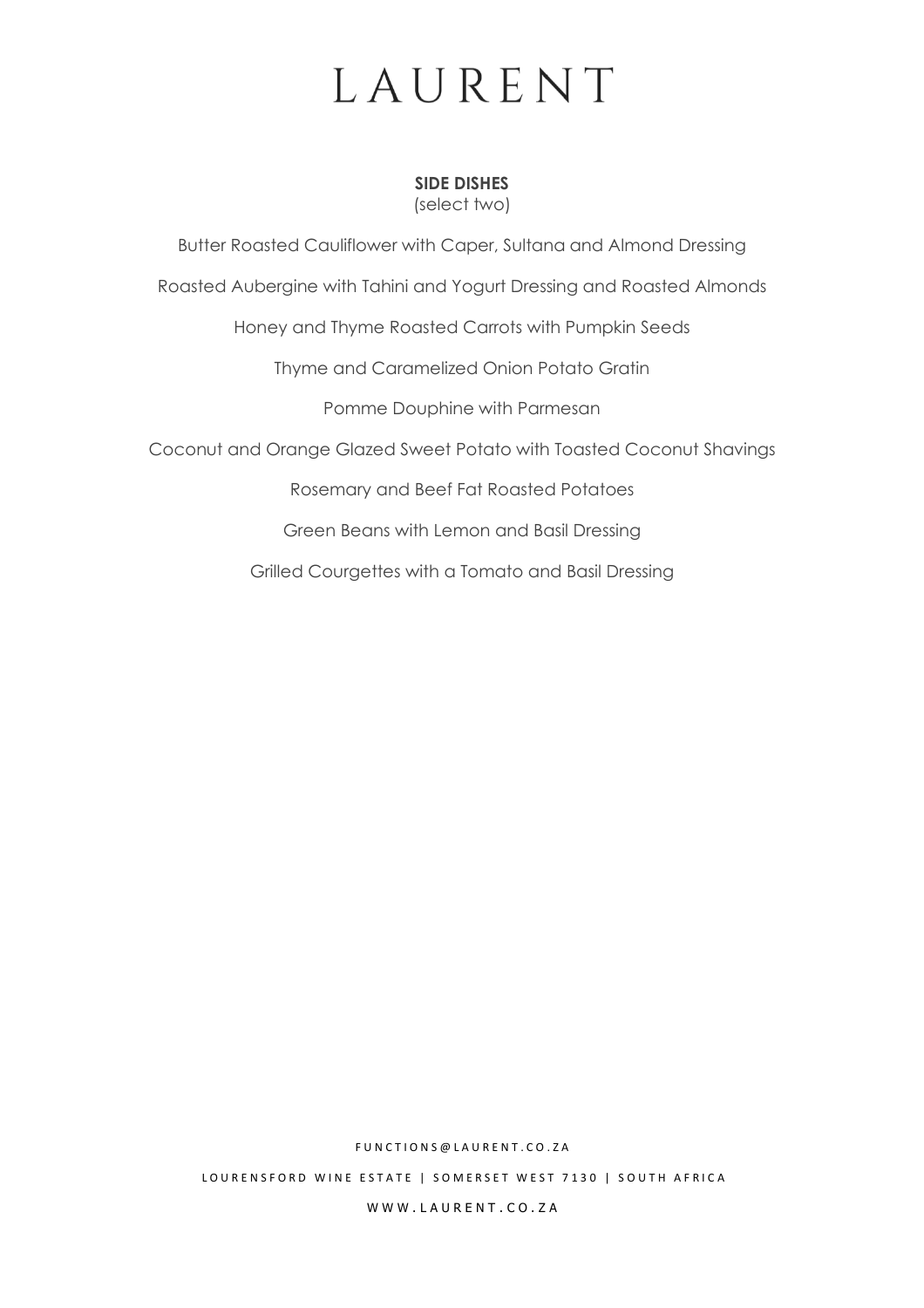#### **DESSERTS**

Select one style

### **CANAPE STYLE ROAMING DESSERT**

(select four)

70% Dark Chocolate Slice with Whipped Ganache and Hazel Nuts

Lemon Meringue Tartlet

Tipsy Tart with Vanilla Cream

Vanilla Panna Cotta with Seasonal Fruit

White Chocolate and Rose Truffles

Mini Kahlua Tiramisu

Seasonal Fruit Frangipane Tartlet with Crème Cantily

Traditional Koeksisters

Milk Tart Meringues

Peppermint Crisp Tartlet

Vanilla Fairy Cakes with Buttercream Icing

### **CANDY STORE TABLE**

A selection of 4 canapé desserts will be served on a table filled with sweets that will take you back to your childhood memories

F U N C T I O N S @ L A U R E N T . C O . Z A

LOURENSFORD WINE ESTATE | SOMERSET WEST 7130 | SOUTH AFRICA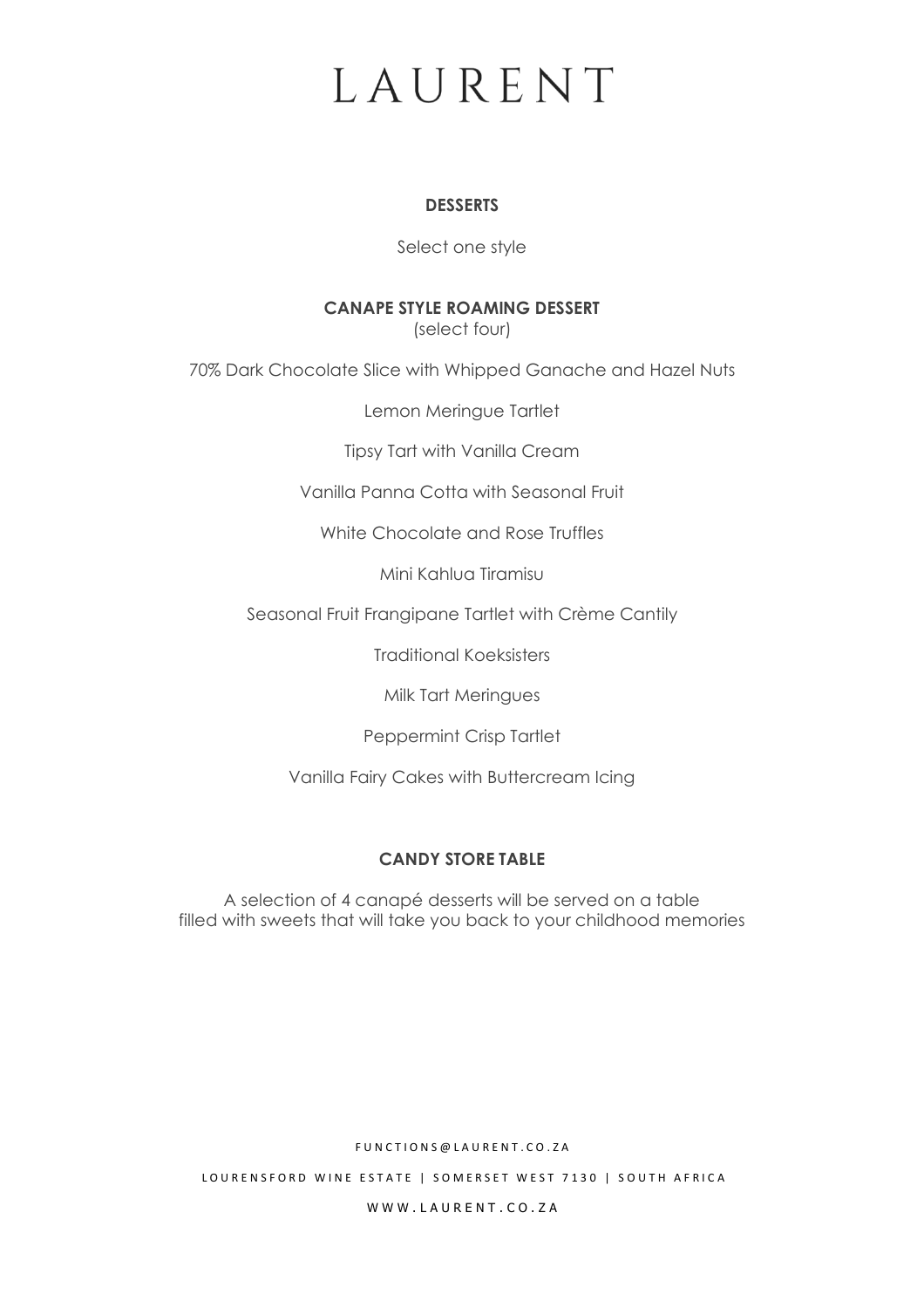### **ROAMING ICE CREAM**

Sugar cones with three different flavored ice creams to be offered by waiters

Each flavor of ice cream will be garnished beautifully with crispy bits and fresh seasonal ingredients

#### **DOUGHNUTS AND FAIRY CAKES**

A table will be set up with an array of delicious and beautiful doughnuts and fairy cakes for guests to help themselves

The flavors will depend on seasonality but please let us know if you have something specific in mind

### **EXPAND YOUR MENU**

If you wish to expand your menu and offer your guests a more extensive food experience you can add the following;

F U N C T I O N S @ L A U R E N T . C O . Z A

LOURENSFORD WINE ESTATE | SOMERSET WEST 7130 | SOUTH AFRICA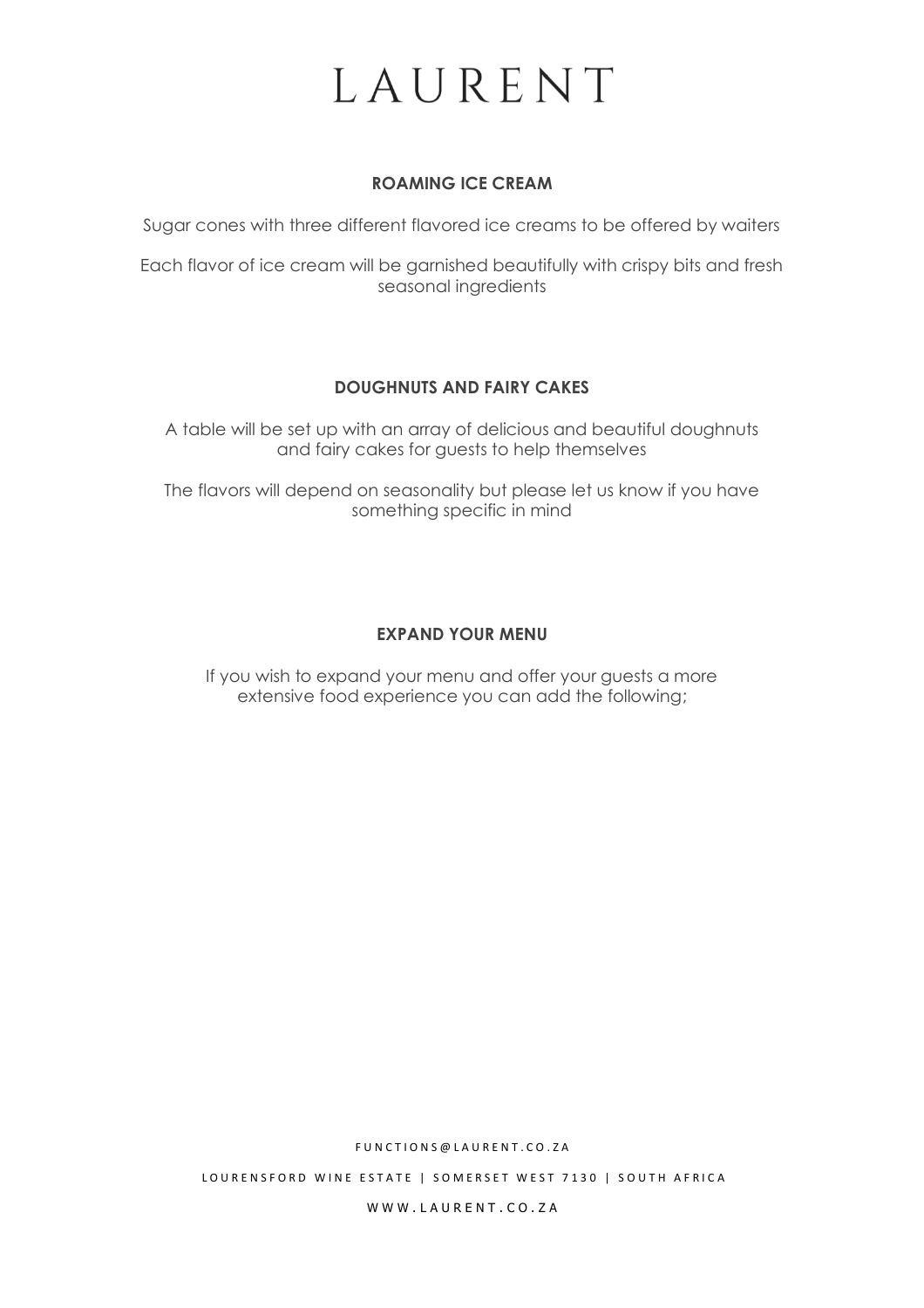#### **INTERACTIVE STATIONS**

### **Yakatori Grill | R35pp**

This will be grilled in front of the guests where they will help themselves

Kimchi and Miso Glazed Chicken with Lemon and Sesame

Cumin Spiced Lamb Kofta with Garlic Tzatziki and Mint

Lemon and Herb Charred Prawns with Aioli

BBQ Basted Pork Belly with Sesame and Lemon

#### **West coast oyster bar | R15 per Oyster**

(cost might fluctuate according to season)

Fresh West Coast Oysters

*Please choose two of the following dressings*

The traditional way – Lemon, Red Onion Vinaigrette and Black Pepper

Pickled Cucumber with Yuzu Dressing and Seaweed

Lime and Tomato Salsa with Coriander

#### **Popcorn station | R20pp**

We will be popping fresh popcorn in front of guests with our retro popcorn machine. We will have three different flavored salts and sugars available for guests to choose their seasoning.

#### F U N C T I O N S @ L A U R E N T . C O . Z A

LOURENSFORD WINE ESTATE | SOMERSET WEST 7130 | SOUTH AFRICA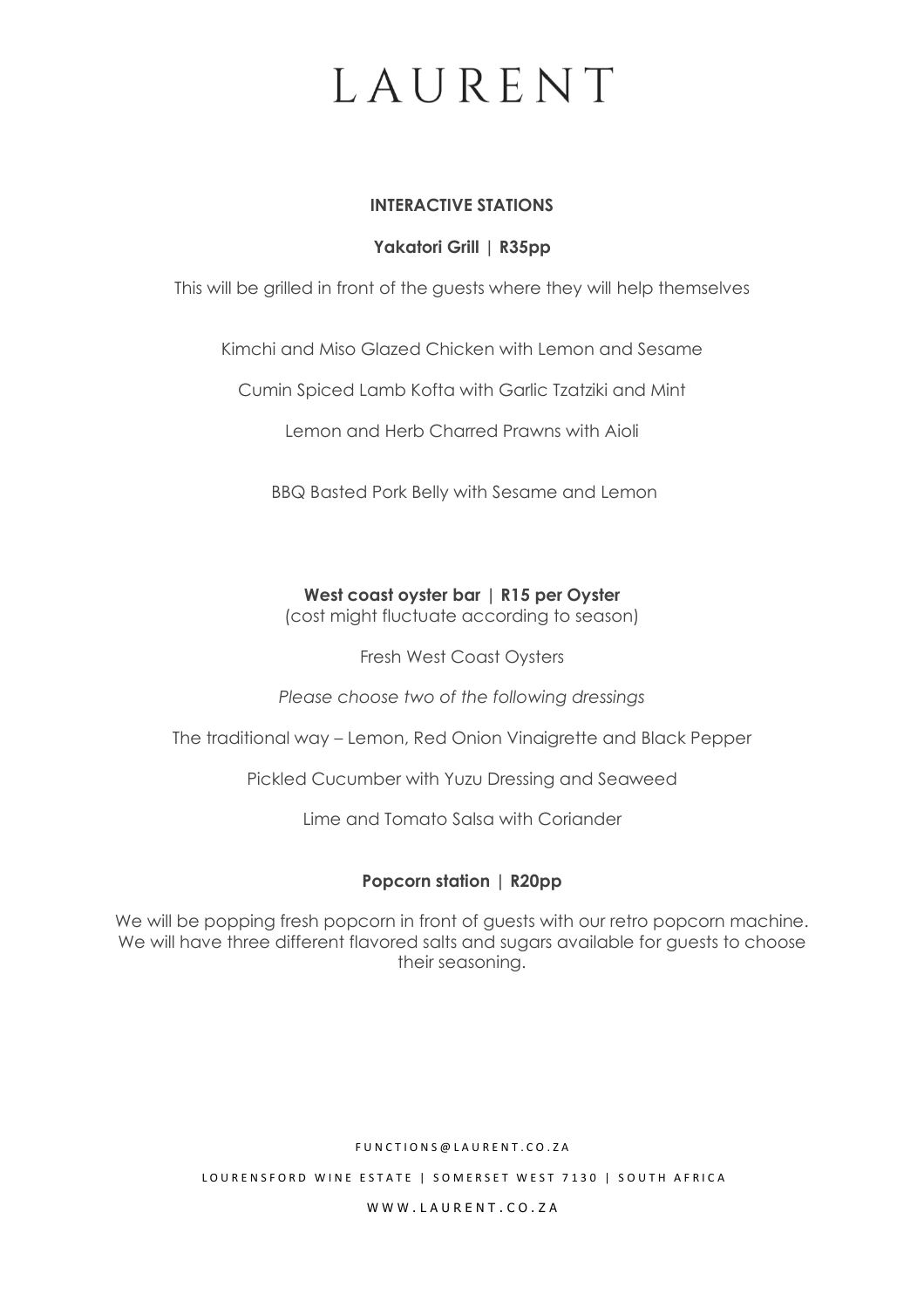**Midnight Snacks | R50pp** (select one)

Vetkoek with Apricot Butter and Grated Cheddar Cheese

Buttermilk Fried Chicken Wings with Chili Mayonnaise

Bobotie Pies with Tomato Chutney

Mini Boerewors Rolls with Sweet Mustard and Tomato Salsa

Chili Cheese Fries with Green Onion

BBQ Pulled Pork Sliders with Chipotle Mayo and Slaw

F U N C T I O N S @ L A U R E N T . C O . Z A

LOURENSFORD WINE ESTATE | SOMERSET WEST 7130 | SOUTH AFRICA